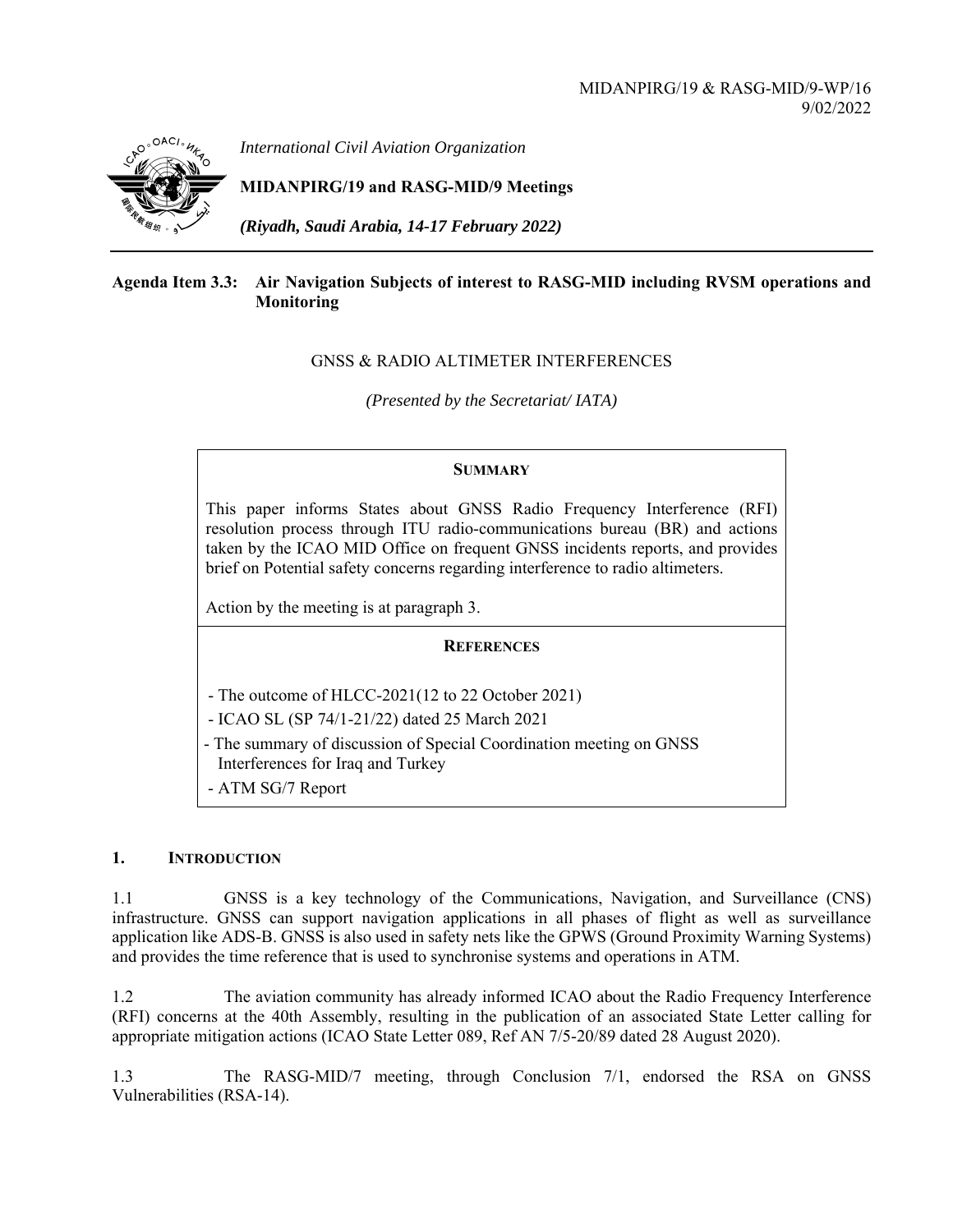# **2. DISCUSSION**

#### *GNSS Interferences*

2.1 GNSS interference has been identified as a major safety issue as GNSS is embedded in numerous critical infrastructures. The intentional interference presents a substantial safety threat to aircraft and passengers.

2.2 A substantial number of GNSS interferences were reported across international borders, reaching boundaries out of the MID Region. IATA MENA has been providing regular update on incidents reported by Airspace users. The majority of GNSS interference incidents were reported in the Ankara FIR (LTAA), Baghdad FIR (ORBB) and their respective borders, which equates to 83.8% of total reports received, followed by Nicosia (LCCC), Beirut (OLBB), Cairo (HECC) and Tehran (OIIX) FIRs.



\*Aggregated Data from IATA GADM

2.3 In connection with the above, the ICAO MID Office conducted a Special Coordination meeting on GNSS Interference for Iraq and Turkey, virtually, on 7 October 2021, jointly with IATA MENA, IATA Europe and ICAO EUR/NAT Office.

2.4 The objectives of the meeting was to discuss the issue of frequent losses of GPS signal in Ankara & Baghdad FIRs, consequences from Airspace Users' perspective, and the status of implementation of preventive and corrective measures taken by concerned States.

2.5 The meeting noted that CNS resiliency needs to be addressed with a holistic approach, ensuring that an efficient and coordinated evolution between the radio regulatory authorities, operational procedures and civil-military coordination. In this regard, the meeting agreed to address the issue of GNSS Interferences during the Civil-Military Webinar planned in 2022.

2.6 The meeting noted that the issued NOTAMs have variant Q codes and terminologies (GPS unreliable, GPS Signal interference, GPS Jamming, Loss of GPS Signal, etc.,) making it difficult for operators to filter and search through the NOTAMs. Therefore, the meeting agreed on the need to develop a standard template for NOTAM text in coordination with ICAO MID AIM SG.

2.7 The MID Office was informed that EUROCONTROL has initiated communication with ITU radio-communications bureau (BR) regarding the GNSS RFI cases, and that a resolution process exists through the BR, and emphasized the importance of reporting infringements of the ITU radio regulations, as this is a continuing issue affecting operations on a significant scale.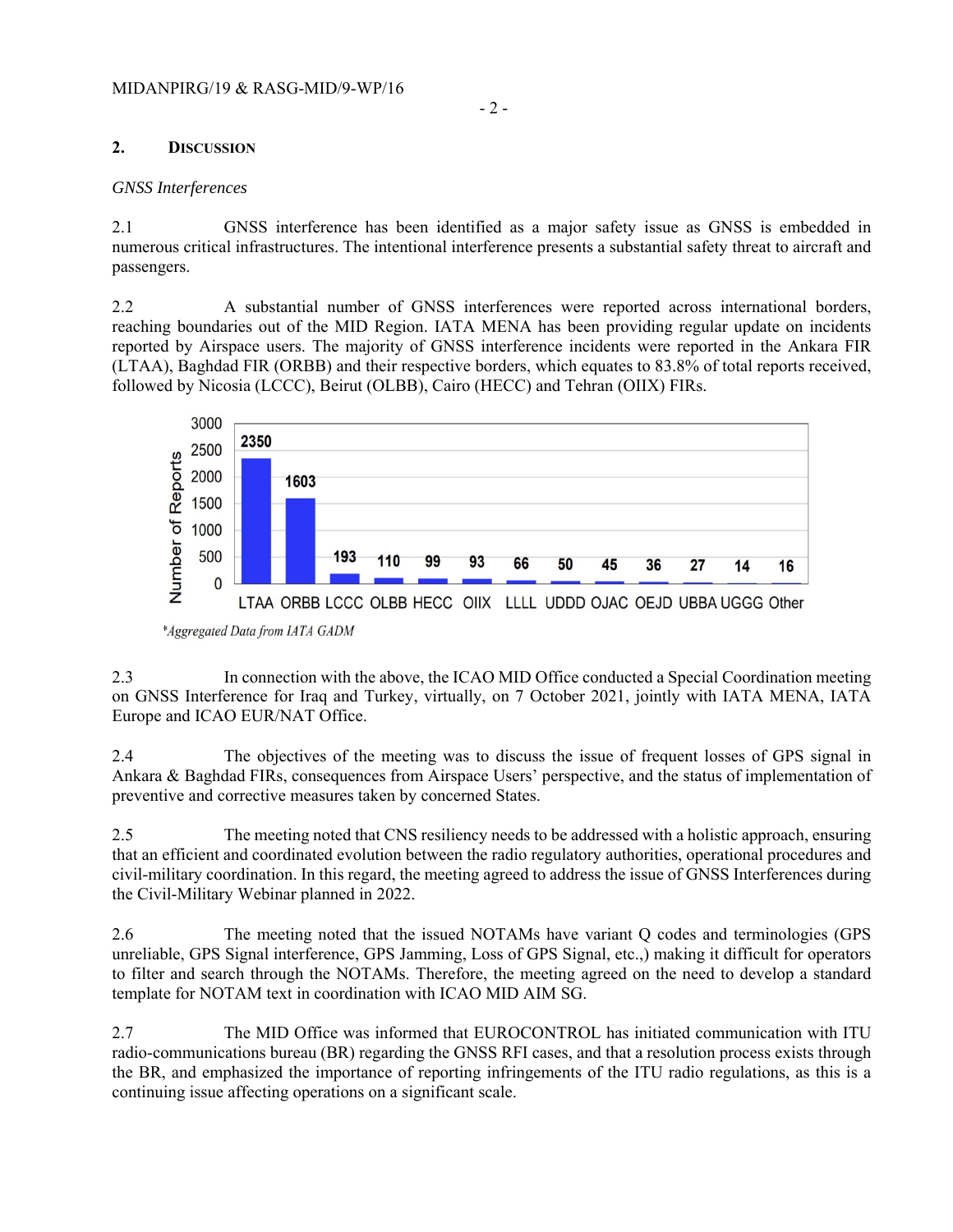2.8 Based on the above, States are invited to report GNSS radio frequency interferences to ITU, describing GNSS RFI effect either in their State or reported by their registered aircraft. Therefore, the following Draft Conclusion is proposed:

| Why        | To improve coordination on the GNSS RFI with ITU-BR for<br>further resolution |
|------------|-------------------------------------------------------------------------------|
| What       | To report GNSS radio frequency interferences to $ITU - BR$                    |
| <b>Who</b> | <b>States</b>                                                                 |
| When       | 2022                                                                          |

### *DRAFT MIDANPIRG/19 CONCLUSION19/XX: REPORTING OF GNSS RFI TO ITU*

*That, States are invited to report GNSS radio frequency interferences to ITU radiocommunication bureau (ITU-BR), describing GNSS RFI impact either in their State or reported by their registered aircraft.* 

#### *Radio Altimeter Interference*

2.8 The radio altimeter is a mandated critical aircraft safety system used to determine an aircraft's height above terrain. Its information is essential to enable several safety related flight operations and navigation functions on all commercial aircraft as well as a wide range of other civil aircraft. Such functions and systems include terrain awareness, aircraft collision avoidance, wind shear detection, flight controls, and functions to automatically land an aircraft. If not properly mitigated, harmful interference to the function of the radio altimeter during any phase of flight may pose a serious safety risk to passengers, crew and people on the ground.

2.9 ICAO issued a SL (SP 74/1-21/22) dated 25 March 2021 on Potential safety concerns regarding interference to radio altimeters. ICAO received studies generally conclude that some radio altimeters will be impacted if high power cellular systems are implemented near the frequency band used by radio altimeters. States were encouraged to consider as a priority, public and aviation safety when deciding how to enable cellular broadband/5G services in radio frequency bands near the bands used by radio altimeters.

2.10 The meeting may wish to recall that the HLCC-2021 adopted recommendation 5/5 related to Radio Altimeters:

> Recommendation 5/5 — Mitigating the risk of 5G implementation to safety-critical radio altimeter functions

That States:

a) consider, as a priority, public and aviation safety when deciding how to enable cellular

broadband/5G services.

b) consult with aviation safety regulators, subject matter experts and airspace users, to provide all necessary considerations and regulatory measures to ensure that incumbent aviation systems and services are free from harmful interference; and